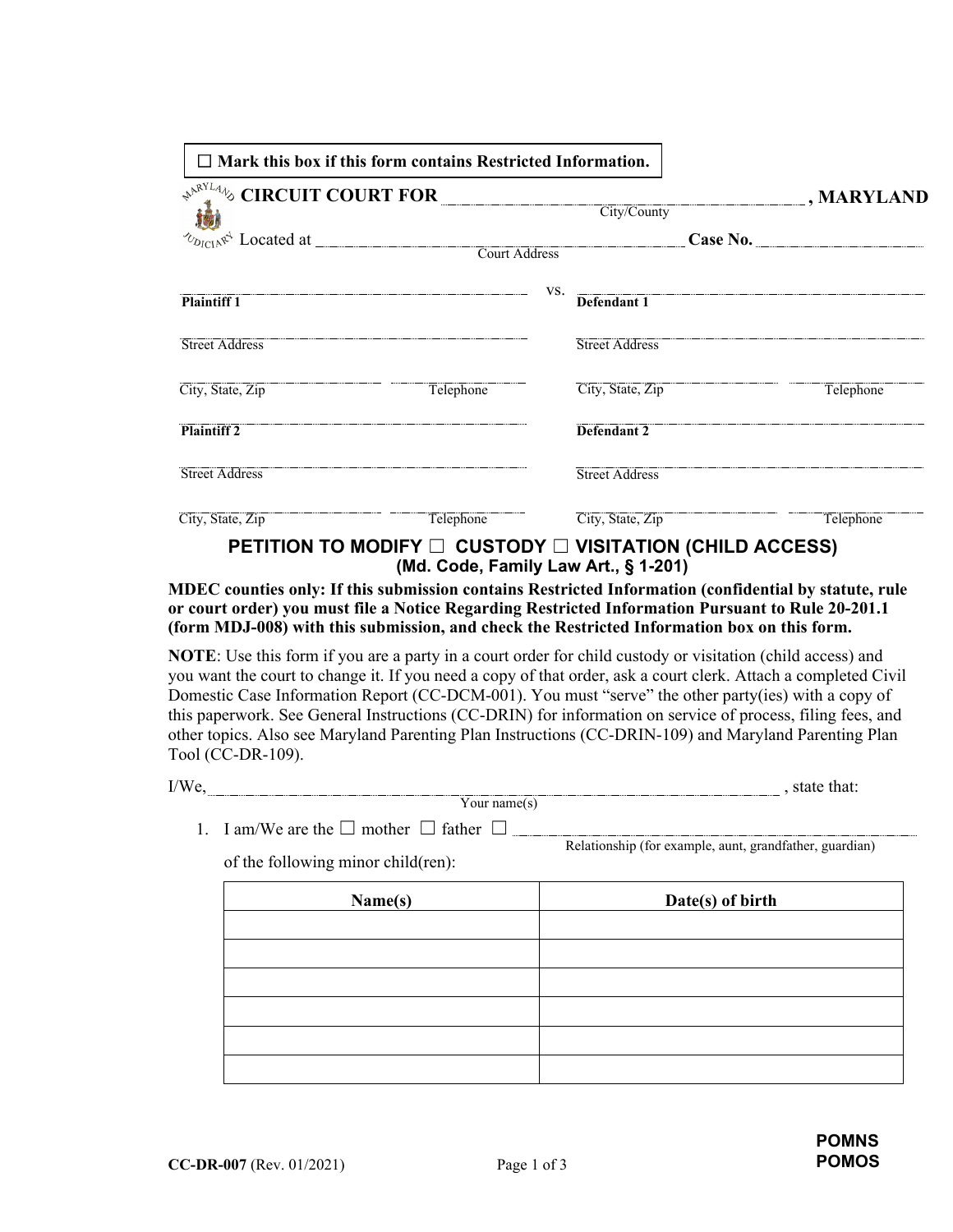|                                                                     | Case No.                                |
|---------------------------------------------------------------------|-----------------------------------------|
| the Circuit Court for<br>On<br>Date of most recent court order      | City/County                             |
| issued an order in case number_                                     | , granting custody of the child(ren) to |
| $Name(s)$ of person(s) with custody and relationship to child(ren)  | and visitation to                       |
| Name(s) of person(s) with visitation and relationship to child(ren) |                                         |

3. Since the most recent court order, circumstances have changed and the order is no longer in the best interest of the child(ren) because:

4. I/We know of the following cases, or I/we have been involved (as a party, witness, etc.) in the following cases about me/us, the other party(ies), or the child(ren). *Include cases such as custody, child support, guardianship, domestic violence/protective order, paternity, divorce, visitation (child access), CINA, delinquency, termination of parental rights, adoption or other cases.*

| Court | Case No. | <b>Kind of Case</b> | <b>Year Filed</b> | <b>Result or Status</b><br>(if you know) |
|-------|----------|---------------------|-------------------|------------------------------------------|
|       |          |                     |                   |                                          |
|       |          |                     |                   |                                          |
|       |          |                     |                   |                                          |
|       |          |                     |                   |                                          |

**Attach the most recent court order for these cases.** 

**FOR THESE REASONS,** I/we request the court change custody and/or visitation (child access) as follows *(state the changes you are requesting)*:

and order any other appropriate relief.